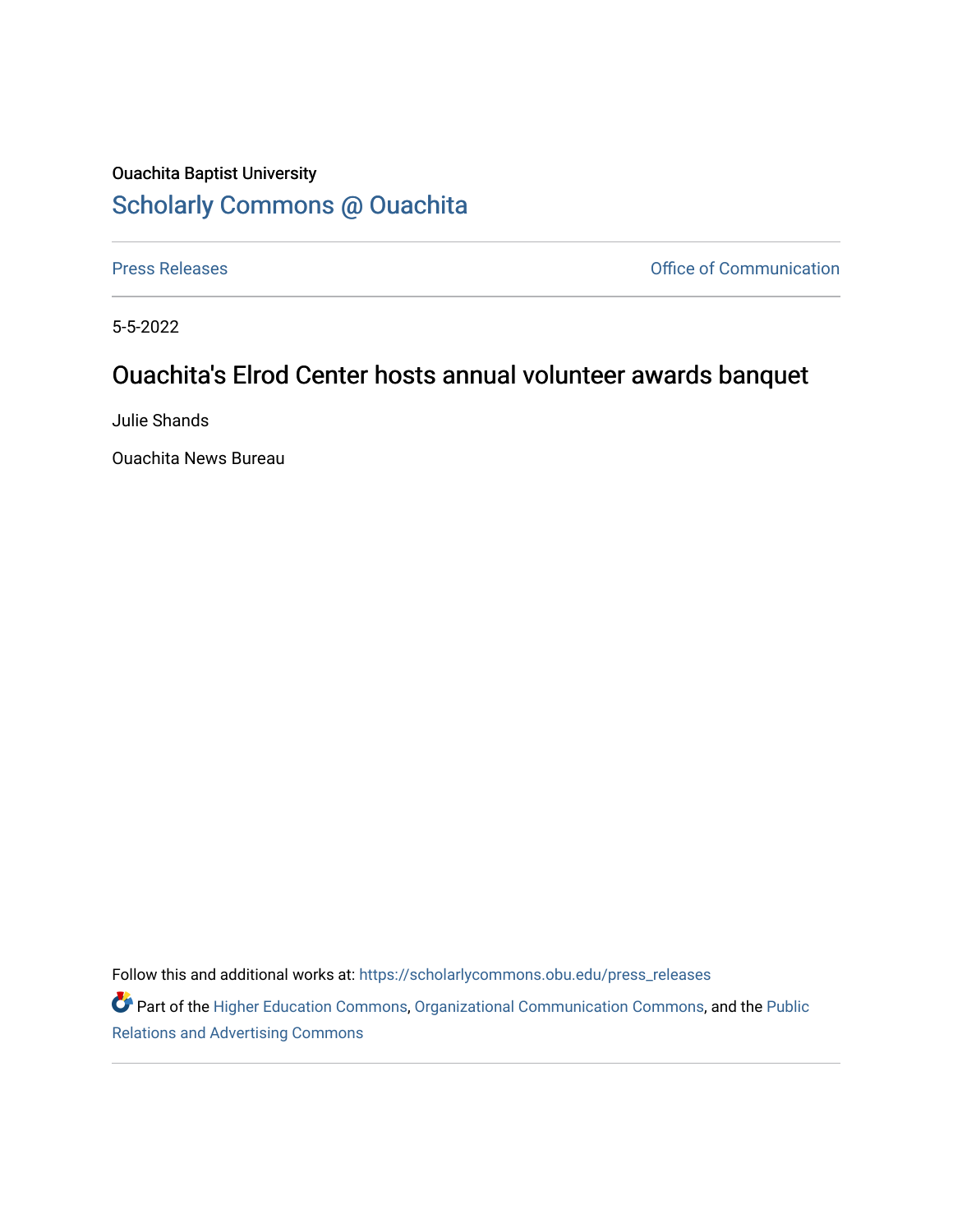## C I **BAPTIST UNIVERSI**



*Photo 1* Rylie Davis (left), senior biomedical sciences major, received 2022 Cargill Leadership Award. She is pictured with Leigh Anne McKinney, associate director of the Elrod Center. Photo by Levi Dade.

## For immediate release **Ouachita's Elrod Center hosts annual volunteer awards banquet** *By Julia Shands* May 5, 2022 For more information, contact OBU's news bureau at [newsbureau@obu.edu](mailto:newsbureau@obu.edu) or (870) 245-5208

ARKADELPHIA, Ark.—The Ben M. Elrod Center for Family and Community at Ouachita Baptist University held its annual University Community Service Awards banquet on Tuesday, April 12, in Walker Conference Center. The banquet honors volunteers and their service through programs organized by the Elrod Center.

"Each year we set aside time to highlight our volunteers and say thank you for the many ways they have served," said Judy Duvall, director of the Elrod Center. "Ouachita places a high value on service, and its volunteers serve in multiple ways and different places both on campus and in the community. The impact that our volunteers make is felt in the public schools, nursing homes, churches, nonprofits and homes of Arkadelphia residents."

Rylie Davis, a senior biomedical sciences major from Benton, Ark., received the 2022 Cargill Leadership Award. Funded by Dr. Bob Cargill, a longtime friend and colleague of Dr. Ben Elrod, the award is given to a student who honors the life and legacy of Dr. Elrod through acts of servant leadership.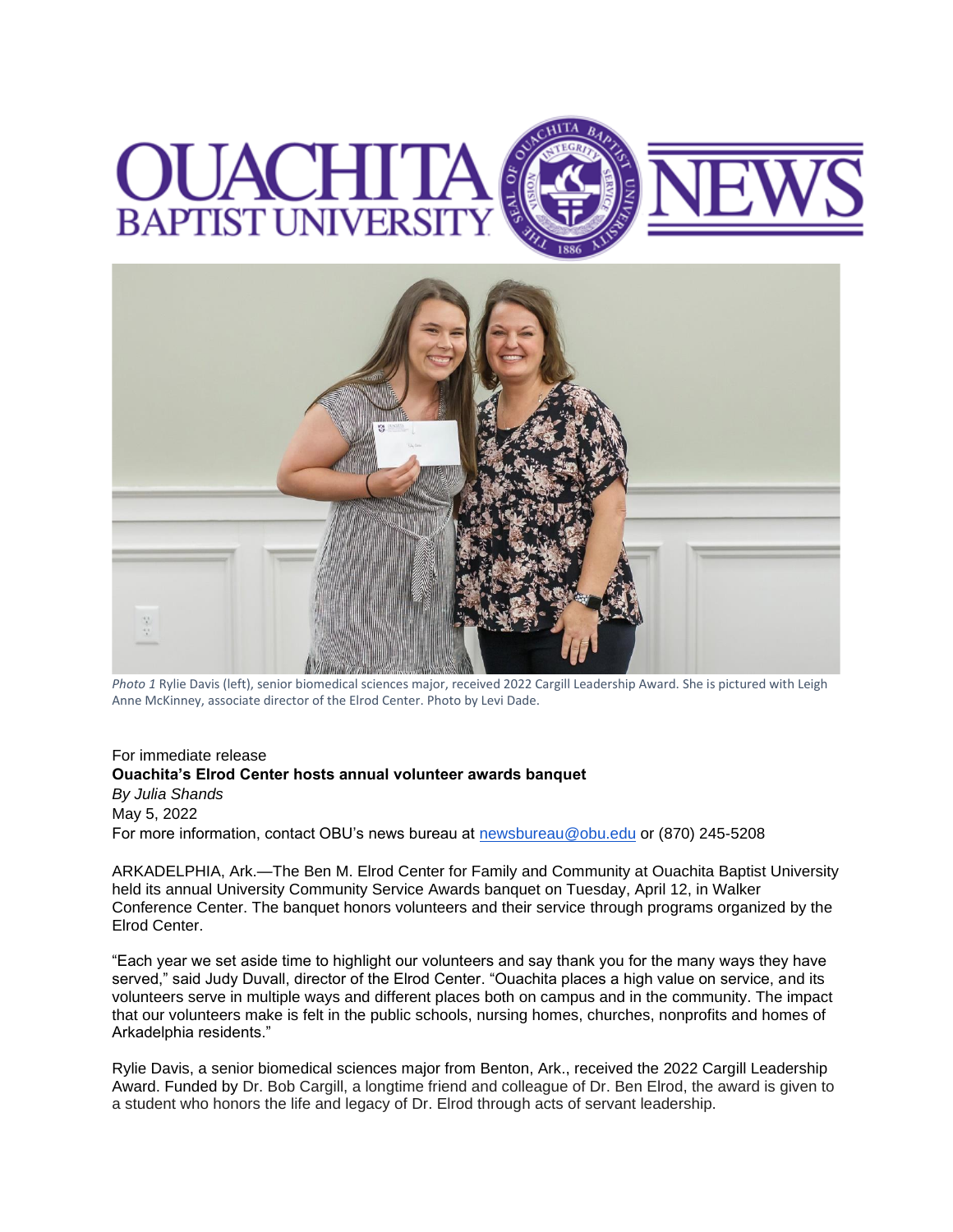Davis was recognized for her service as a tutor in Arkadelphia area schools, as well as through other Elrod Center projects and Ouachita's Academic Success Center. She has also served as a laboratory peer instructor at Ouachita in the Patterson School of Natural Sciences and as a member of the Ouachita Student Foundation and Refuge worship band. Davis has volunteered through Tiger Serve Day and through opportunities in her hometown and church.

The Elrod Center was established in 1997 to meet the need for an organized, campus-wide voice to encourage, coordinate and facilitate public service, volunteerism and community engagement among Ouachita's students, faculty and staff. To learn more about the center, contact Judy Duvall at [duvallj@obu.edu](mailto:duvallj@obu.edu) or at (870) 245-5320.

Faculty, staff and students honored during the Elrod Center's University Community Service Awards banquet on April 12 include:

**After School Tutoring:** Hailey Coulson, Jamila Day, Anna Katherine Green, Mea Heard, Olivia Hobson, Lindsay Jefferson, Yu Chan Jeong, Karlee Kindy, Emma Mackey, Hattie McDonald, Elise McWilliams, Alaina Moore, Hope Murphy, Olivia Nethercutt, Julie Phillips, Anna Marie Plastiras, Glenna Ratcliff, Josh Spiva, Hannah Tullos, Vanessa Vives, Spencer Whipple

**America Reads/America Counts:** Ana Barfield, Jenna Barnes, Sabrina Cheek, Hailey Coulson, Sydney Delgado, Maggie George, Katie Gray, Elise Henderson, Olivia Hobson, Matt Jones, Allee Lipford, Allyson Oliver, Jonmarc Pinkerton, Caroline Smallwood, Kaleigh Thomas, Torrie Weems, Meredith West

**Campus Ministries leadership team:** Emma Anderson, Madeline Babb, Isabella Bejarano, Jacob Cates, Katelin Cotton, Joy Covington, Emma Donley, Aidan Doss, Scott Gay, Kaylie Green, Valeria Gomez, Ashlyn Ham, Anna Holiman, Ben Inmon, Julia Letcher, Caroline Massey, Noah McCallum, Emily Pease, Lauren Reams, James Renshaw, Kinley Ritter, Noah Sanders, Kallen Smith, Andy Strauss, Tom Tran, Vanessa Vives, Angela Webb, Graca Webster, Wade Wilson, Jael Winterholter

**ElderServe:** Hyland Alfonso, Mackenzie Amaya, Allie Bailey, Isabella Bejarano, Kelsey Bester, Izzi Breaux,Emma Bynum, Coleman Callan, Sabrina Cheek, Reese Chesshir, Kaelin Clay, Cori Clower, Haley Day, Kinley Deaton, Alex Delgado, Jade Dorman, Jaymee Dotson, Saba Esho, Michal Felan, Jamie Fowler, Dakota Furr, Erica Gaddie, Mallory Gatson, Maggie George, Kassidy Gray, Madison Gray, Allison Harrison, Landen Hill, Jacob Holt, Kristen Holeyfield, Lauren Jamell, Kaylee Johnson, Annika Jostad, Josilyn Kispert, Ashlyn Lynch, Molly Maddox, Hannah Matthews, Madison McGhee, Kaylee Mitchell, Marlie Moix, Megan Monk, Maggie Moore, Moriah Motosicky, Emily Pease, Sidney Pigott, Brooklin Pitard, Mack Polk, Abby Ralston, Lauren Reams, Grace Rew, Eryn Riley, Ben Scarbrough, Erica Stilwell, Gary Storment, Ryan Thompson, Josh Tibbs, Gracen Turner, Hope White, Kenya Wright

**Elrod Center interns:** Isabella Bejarano, Tiger Serve Day; Abby Blankenship, photography; Allie Graves, grief/celebration; Tehya Hinkson, graphic arts; Ben Inmon, gratitude/celebration; Juli Parsons, baking; Mary Madison Tolbert, Thanksgiving; Kathryn Totty, social media

**Elrod Service Enrichment Grants, award total — \$3,487:** Johan Eriksson, business administration/bicycle learning activity; Myra Houser, social justice studies/Feed Arkadelphia; Mike Reynolds, kinesiology and leisure studies/Tough Tigers at Group Living Inc. and Special Olympics; Lisa Speer, public history/student-led workshop at Rose Hill Cemetery

**Feed Arkadelphia:** Connor Brown, Bailey Case, Anna Funk, Erica Gaddie, Gwyneth Hadasa, Liz (Sandy Elizabeth) Hulin, Kyle Kelson, Bryce Krisell, Lydia Medigovich, Julie Phillips, Emma Starkman, Erica Stilwell, Maria Urbina, Ryan Wheeler

**Human Development Center:** Mackenzie Amaya, Mariah Halbert, Madison Mosier, Caroline Worthen